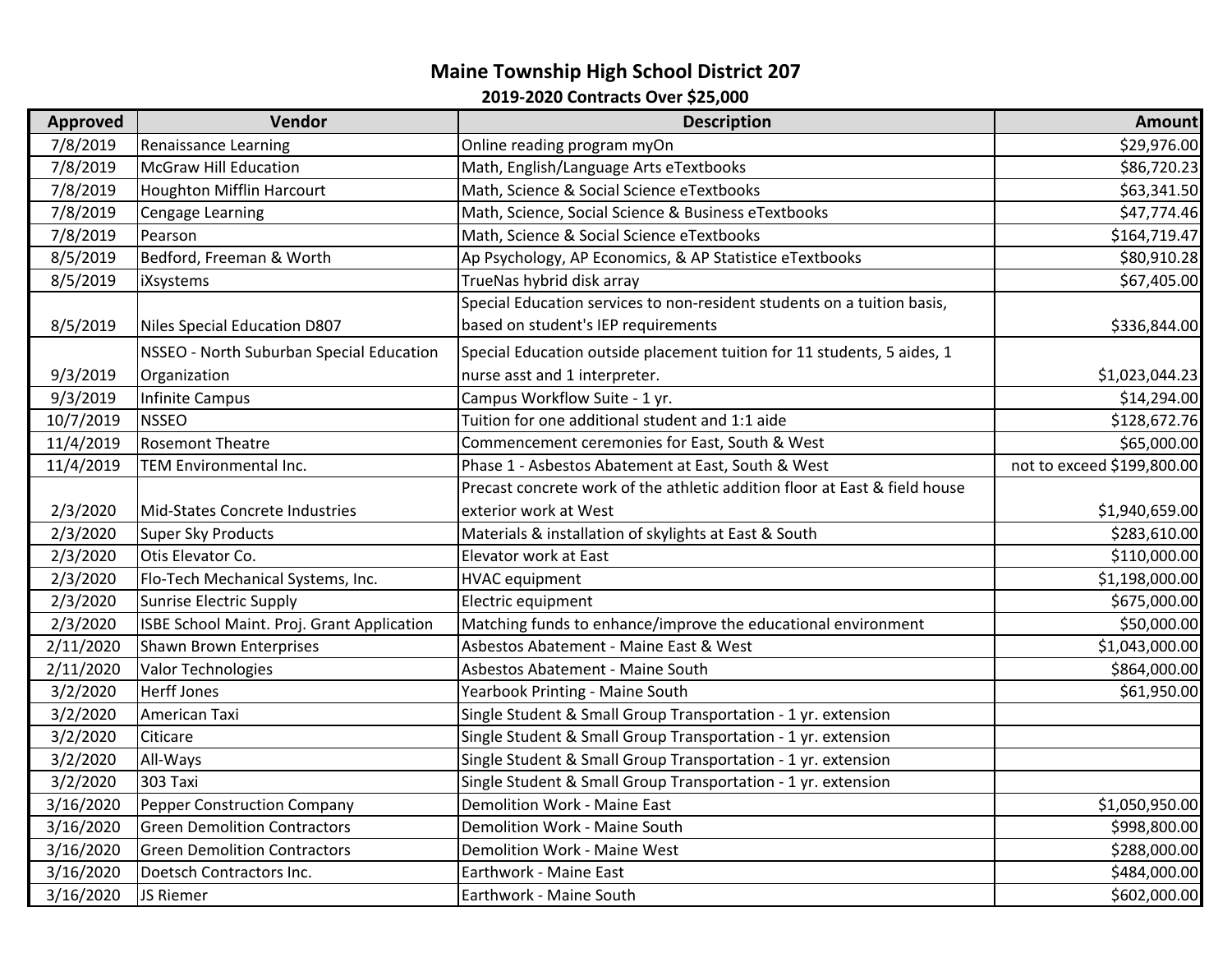| 3/16/2020 | Lenny Hoffman Excavating             | Earthwork - Maine West                        | \$687,198.00   |
|-----------|--------------------------------------|-----------------------------------------------|----------------|
| 3/16/2020 | Concept Plumbing                     | Site Utilities - Maine East                   | \$1,436,056.00 |
| 3/16/2020 | Concept Plumbing                     | Site Utilities - Maine South                  | \$598,273.00   |
| 3/16/2020 | <b>Concept Plumbing</b>              | Site Utilities - Maine West                   | \$1,411,299.00 |
| 3/16/2020 | <b>Chadwick Contracting Company</b>  | Asphalt/Site Concrete-Maine East              | \$327,795.00   |
| 3/16/2020 | Abbey Paving Co.                     | Asphalt/Site Concrete - Maine South           | \$71,683.00    |
| 3/16/2020 | Abbey Paving Co.                     | Asphalt/Site Concrete - Maine West            | \$351,010.00   |
| 3/16/2020 | <b>Midwest Brick Pavers</b>          | Permeable Pavers-Maine West                   | \$84,000.00    |
| 3/16/2020 | <b>TOR Construction</b>              | Cast in Place Concrete-Maine East             | \$558,900.00   |
| 3/16/2020 | Abbey Paving Co.                     | Cast in Place Concrete-Maine South            | \$324,800.00   |
| 3/16/2020 | Abbey Paving Co.                     | Cast in Place Concrete-Maine West             | \$576,325.00   |
| 3/16/2020 | <b>Mastership Construction</b>       | Masonry-Maine East                            | \$1,673,000.00 |
| 3/16/2020 | Jimmy Z' Masonry Corporation         | Masonry-Maine South                           | \$1,278,645.00 |
| 3/16/2020 | Jimmy Z' Masonry Corporation         | Masonry-Maine West                            | \$357,690.00   |
| 3/16/2020 | <b>K&amp;K Iron Works</b>            | <b>Steel-Maine East</b>                       | \$805,000.00   |
| 3/16/2020 | <b>K&amp;K Iron Works</b>            | <b>Steel-Maine South</b>                      | \$417,700.00   |
| 3/16/2020 | T.A. Bowman Constructors LLC         | <b>Steel-Maine West</b>                       | \$964,000.00   |
| 3/16/2020 | Pepper Illinois                      | Carpentry/General Trades-Maine East           | \$1,084,437.00 |
| 3/16/2020 | L.J. Morse Construction Company      | Carpentry/General Trades-Maine South          | \$1,244,200.00 |
| 3/16/2020 | <b>Pepper Construction Company</b>   | Carpentry/General Trades-Maine West           | \$711,041.00   |
| 3/16/2020 | <b>Architectural Glassworks</b>      | Aluminum and Glass- Maine East                | \$841,800.00   |
| 3/16/2020 | Lake Shore Glass and Mirror          | Aluminum and Glass- Maine South               | \$1,031,000.00 |
| 3/16/2020 | Lake Shore Glass and Mirror          | Aluminum and Glass- Maine West                | \$285,000.00   |
| 3/16/2020 | All American Commercial Roofing      | Metal Panels - Maine West                     | \$62,740.00    |
| 3/16/2020 | LJ Morse Construction Company        | Drywall - Maine East                          | \$924,015.00   |
| 3/16/2020 | Morphin                              | Drywall - Maine South                         | \$1,260,000.00 |
| 3/16/2020 | <b>Pepper Construction Company</b>   | Drywall - Maine West                          | \$380,174.00   |
| 3/16/2020 | <b>AN Midwest</b>                    | Spray on Fireproofing-Maine South             | \$80,000.00    |
| 3/16/2020 | <b>Integrated Specialty</b>          | Acoustical Ceilings-Maine East                | \$612,920.00   |
| 3/16/2020 | <b>Integrated Specialty</b>          | Acoustical Ceilings-Maine South               | \$790,400.00   |
| 3/16/2020 | Integrated Specialty                 | Acoustical Ceilings-Maine West                | \$398,720.00   |
| 3/16/2020 | <b>Kiefer Specialty Flooring</b>     | Wood Flooring - Maine East                    | \$46,900.00    |
| 3/16/2020 | Artlow Systems Inc.                  | Epoxy and Sealed Concrete Flooring-Maine East | \$41,109.00    |
| 3/16/2020 | Artlow Systems Inc.                  | Epoxy and Sealed Concrete Flooring-Maine West | \$80,029.00    |
| 3/16/2020 | <b>Kiefer Specialty Flooring</b>     | <b>Sports Flooring-Maine West</b>             | \$698,380.00   |
| 3/16/2020 | The Larson Equipment & Furniture Co. | Lockers-Maine East                            | \$174,600.00   |
| 3/16/2020 | The Larson Equipment & Furniture Co. | Lockers-Maine West                            | \$53,150.00    |
| 3/16/2020 | Cosgrove Construction                | Painting-Maine East                           | \$450,000.00   |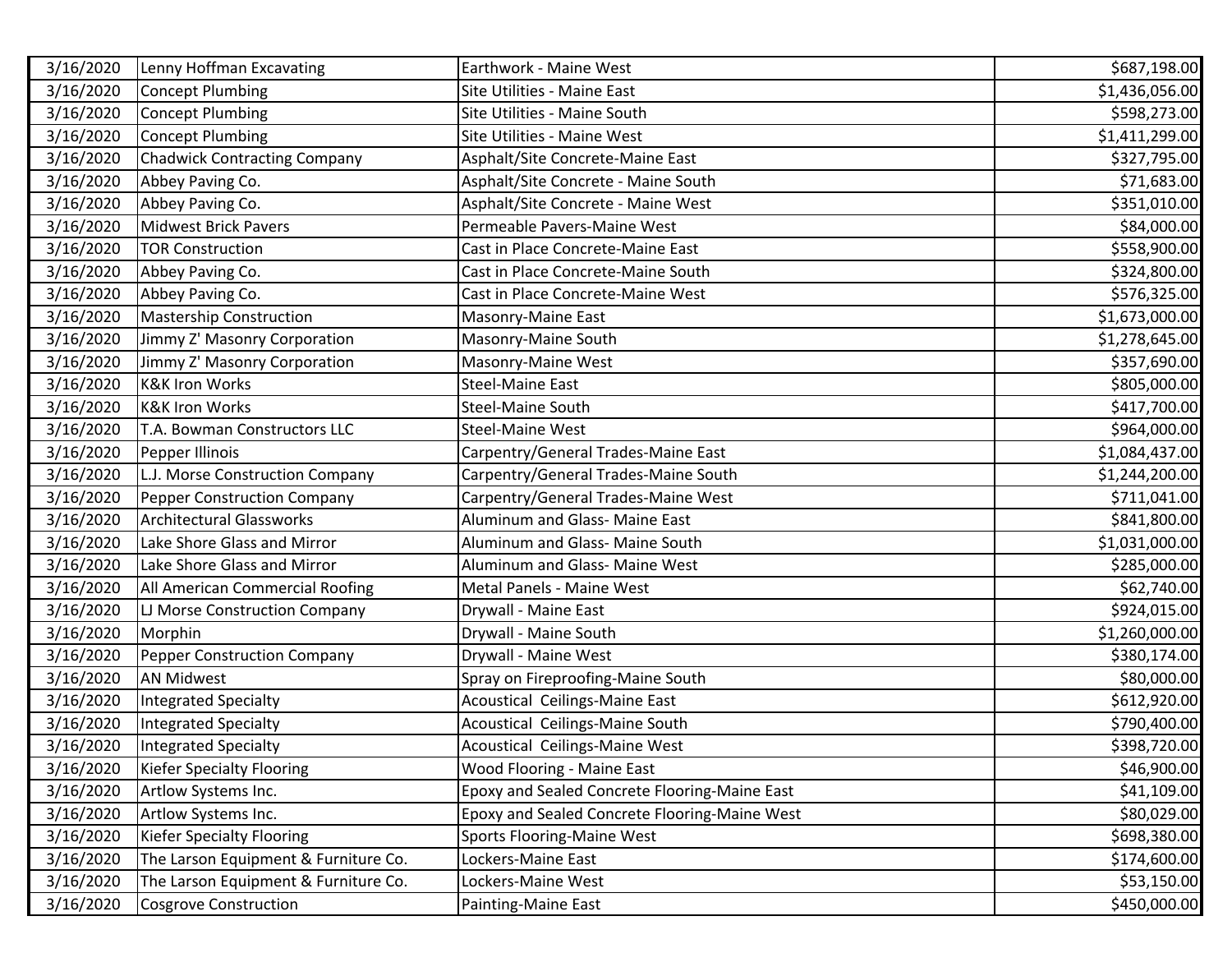| 3/16/2020 | Cosgrove Construction                  | Painting-Maine South                                                     | \$290,000.00            |
|-----------|----------------------------------------|--------------------------------------------------------------------------|-------------------------|
| 3/16/2020 | Cosgrove Construction                  | <b>Acoustal Ceilings-Maine West</b>                                      | \$320,000.00            |
| 3/16/2020 | The Larson Equipment & Furniture Co.   | Gym Equipment-Maine West                                                 | \$291,000.00            |
| 3/16/2020 | <b>Stevens Industries</b>              | Casework-Maine East                                                      | \$446,211.00            |
| 3/16/2020 | <b>Stevens Industries</b>              | Casework-Maine South                                                     | \$565,000.00            |
| 3/16/2020 | <b>Stevens Industries</b>              | Casework-Maine West                                                      | \$182,000.00            |
| 3/16/2020 | Shaefges Brothers                      | Swimming Pool-Maine West                                                 | \$930,000.00            |
| 3/16/2020 | Nelson Fire Protection                 | <b>Fire Protection-Maine East</b>                                        | \$1,999,332.00          |
| 3/16/2020 | Nelson Fire Protection                 | Fire Protection-Maine South                                              | \$1,501,511.00          |
| 3/16/2020 | Nelson Fire Protection                 | <b>Fire Protection-Maine West</b>                                        | \$1,979,878.00          |
| 3/16/2020 | Mechanical Inc.                        | Mechanical/HVAC-Maine East                                               | \$5,875,000.00          |
| 3/16/2020 | <b>YMI Mechanical</b>                  | Mechanical/HVAC-Maine South                                              | \$7,100,000.00          |
| 3/16/2020 | Mechanical Inc.                        | Mechanical/HVAC-Maine West                                               | \$4,250,000.00          |
| 3/16/2020 | <b>Meany Electric</b>                  | <b>Electrical-Maine East</b>                                             | \$5,385,000.00          |
| 3/16/2020 | <b>Meany Electric</b>                  | <b>Electrical-Maine South</b>                                            | \$4,565,000.00          |
| 3/16/2020 | <b>Meany Electric</b>                  | <b>Electrical-Maine West</b>                                             | \$3,225,000.00          |
| 3/16/2020 | Pepper Construction Company            | Change Order 001-Pre-Purchase Materials                                  | \$4,207,269.00          |
| 3/16/2020 | Pepper Construction Company            | Change Order 002-Bid Pkg1 Recommendations                                | \$76,959,529.00         |
| 3/16/2020 | Pepper Construction Company            | Change Order 003-Bid Pkg 0-Assigned Mech & Elec Purch Credits            | <\$1,873,000>           |
| 4/6/2020  | <b>Windstream Communications</b>       | Wide Area Network & Internet services - 3 yr. contract                   | \$207,720.00            |
| 4/6/2020  | <b>HBK Engineering Locate Services</b> | Monitoring, emergency locate response & marking buried utilities         | \$1,500/mo              |
| 4/6/2020  | Quest Food Service                     | Breakfast & lunch meal prep during school closure for Covid-19           | not to exceed \$270,000 |
| 4/6/2020  | Consolidated Flooring of Chicago       | Carpet & Resilient Flooring - Bid Pkg. 21 - Maine East                   | \$772,905.00            |
| 4/6/2020  | Consolidated Flooring of Chicago       | Carpet & Resilient Flooring - Bid Pkg. 21 - Maine South                  | \$988,833.00            |
| 4/6/2020  | Consolidated Flooring of Chicago       | Carpet & Resilient Flooring - Bid Pkg. 21 - Maine West                   | \$335,966.00            |
| 4/6/2020  | Pepper Construction Company            | Contract Value Accounting Adjustment 1 - Bid Package 0                   | \$4,207,269.00          |
| 4/6/2020  | <b>Pepper Construction Company</b>     | Contract Value Accounting Adjustment 2 - Bid Package 1                   | \$65,502,671.00         |
| 4/6/2020  | <b>Pepper Construction Company</b>     | Contract Value Accounting Adjustment 3 - Bid Package 0                   | \$1,873,000.00          |
| 4/6/2020  | <b>Pepper Construction Company</b>     |                                                                          |                         |
|           |                                        | Contract Value Accounting Adjustment 5 - Scope & Unassigned Allowances,  |                         |
|           |                                        | Trade Specific Allowances & Construction Contingency - Bid Package 1     | \$11,516,858.00         |
| 4/6/2020  | Pepper Construction Company            | Contract Value Accounting Adjustment 4 for Carpet and Resilient Flooring |                         |
|           |                                        | contracts awarded above.                                                 | \$2,097,704.00          |
| 5/4/2020  | Logic Lawn Care                        | 1-yr. extension for organic fertilizer & weed control application        | \$54,311.00             |
| 5/4/2020  | <b>CDW</b>                             | APC 3 Phase Ups-Battery BackUp System                                    | \$45,160.00             |
| 5/4/2020  | Commercial/Premier Tile                | Ceramic Tile Flooring at Maine East                                      | \$215,547.00            |
| 5/4/2020  | Douglas Flooring                       | Ceramic Tile Flooring at Maine South & West                              | \$365,000.00            |
| 5/4/2020  | <b>Midwest Moving</b>                  | Large Equipment Moving at Maine East, South & West                       | \$37,033.00             |